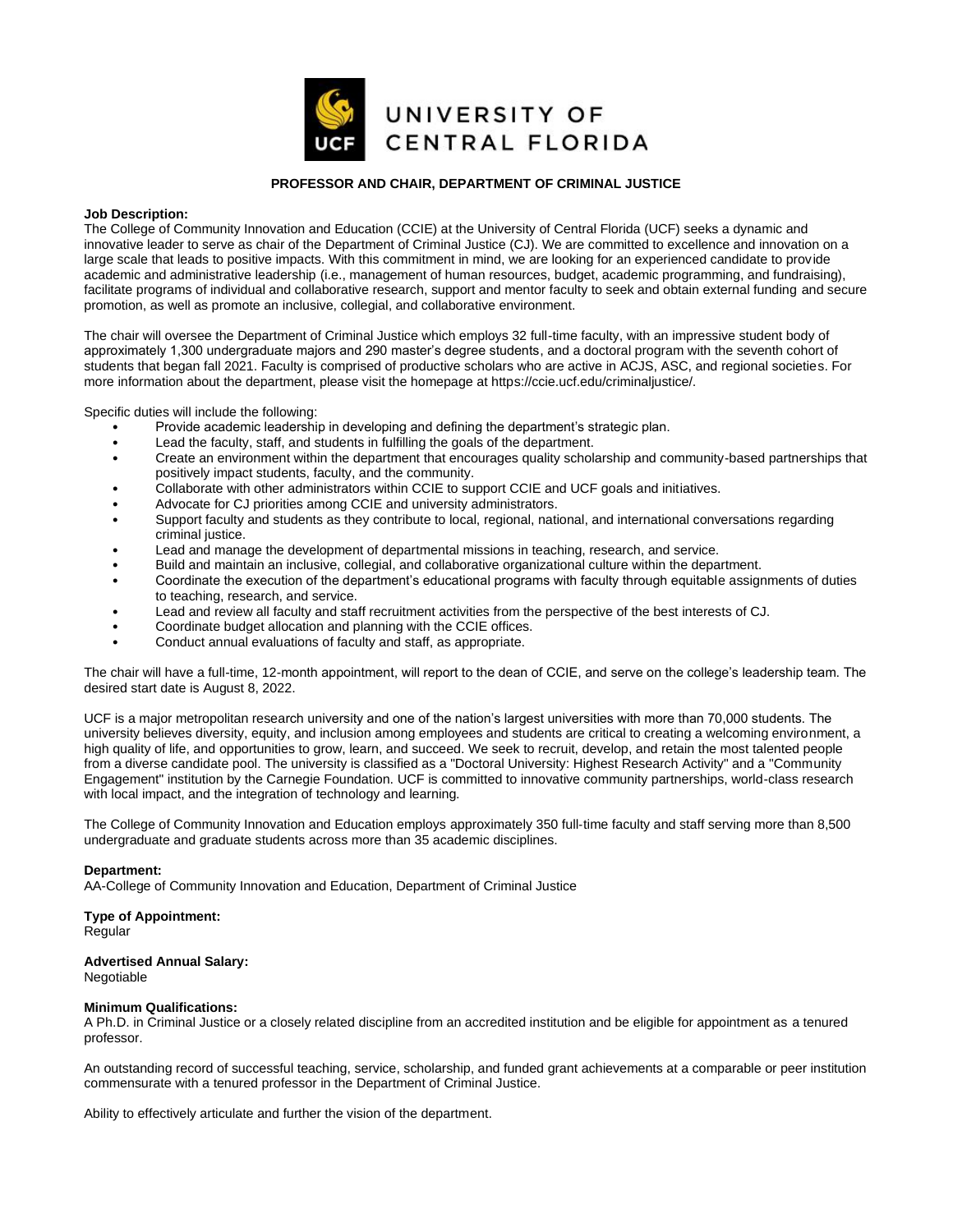Demonstrated commitment to high quality teaching and learning across modalities, including, but not limited to, online and multimodal instruction.

A record of exceptional leadership or administration at the program, department/school level or higher.

A record of supporting faculty and students from diverse backgrounds.

Demonstrated skills related to organization, planning, budgeting, and administration.

Experience working in interdisciplinary groups and activities.

Demonstrated collegiality and communication skills, including interpersonal, writing, presentation, and listening skills.

#### **Preferred Qualifications:**

A distinguished record of scholarship, academic, and programmatic leadership.

Experience mentoring doctoral students and the administration of advanced graduate programs.

Commitment to community-based interdisciplinary research.

Ability to develop and maintain productive collaborative relationships with university administrators, faculty, staff, students, professional societies/organizations, and alumni.

Innovative and creative experience working with educational partners across institutional levels.

Experience organizing and working with program partners and/or advisory boards.

Demonstrated experience developing and implementing a robust academic schedule across both graduate and undergraduate programs.

Experience in fundraising to secure external funding to support academic program performance and growth.

Experience using predictive analytics to inform program planning.

### **Additional Application Materials Required:**

UCF requires all applications and supporting documents to be submitted through the UCF online recruitment system at [www.ucf.edu/jobs.](http://www.ucf.edu/jobs) No paper applications will be considered.

In addition to the online application, candidates must also submit a letter of intent describing (1) qualifications and interest in the position, (2) evidence of scholarly impact, (3) history of external peer-reviewed funding, (4) the role of an academic chair, (5) vision statement for the CJ Department at UCF, and (6) diversity statement that demonstrates a commitment to diversity, equity, inclusion, and belonging. Additionally, a curriculum vitae, the names and contact information for three references relevant to the position, and a copy of graduate transcripts must be submitted. The selected candidate will be required to provide official transcripts.

NOTE: Please have all application documents ready when applying so they can be attached at that time. Once the online submission process is finalized, the system does not allow applicants to submit additional documents at a later date.

Review of applications will begin immediately and will continue until the position is closed or filled.

For questions about this position, please contact Dr. Timothy Ravich, Search Committee Chair, at [timothy.ravich@ucf.edu.](mailto:timothy.ravich@ucf.edu)

## **Florida Clause:**

Unless explicitly stated in the job posting, it is UCF's expectation is that an employee of UCF will reside in Florida as of the date the employment begins.

## **Additional Requirements related to Research Positions:**

Pursuant to Florida State Statute 1010.35, prior to offering employment to certain individuals in **research related positions**, UCF is required to conduct additional screening. Applicants subject to additional screening include any citizen of a foreign country who is not a permanent resident of the U.S., or who is a citizen or permanent resident but is affiliated with or has had at least 1 year of education, employment, or training in China, Cuba, Iran, Russia, North Korea, Syria, or Venezuela.

The additional screening requirements only apply to **research-related positions**, including, but not limited to faculty, graduate positions, individuals compensated by research grants or contract funds, post-doctoral positions, undergraduate positions, visiting assistant professors, and visiting research associates.

These requirements do not apply to U.S. citizens or U.S. permanent residents if the employment or training was/is through an agency of the U.S. Government. For more information on what information must be provided and the screening process, please see: [https://corona.research.ucf.edu/screening-process-for-research-positions/.](https://corona.research.ucf.edu/screening-process-for-research-positions/)

#### **Equal Employment Opportunity Statement:**